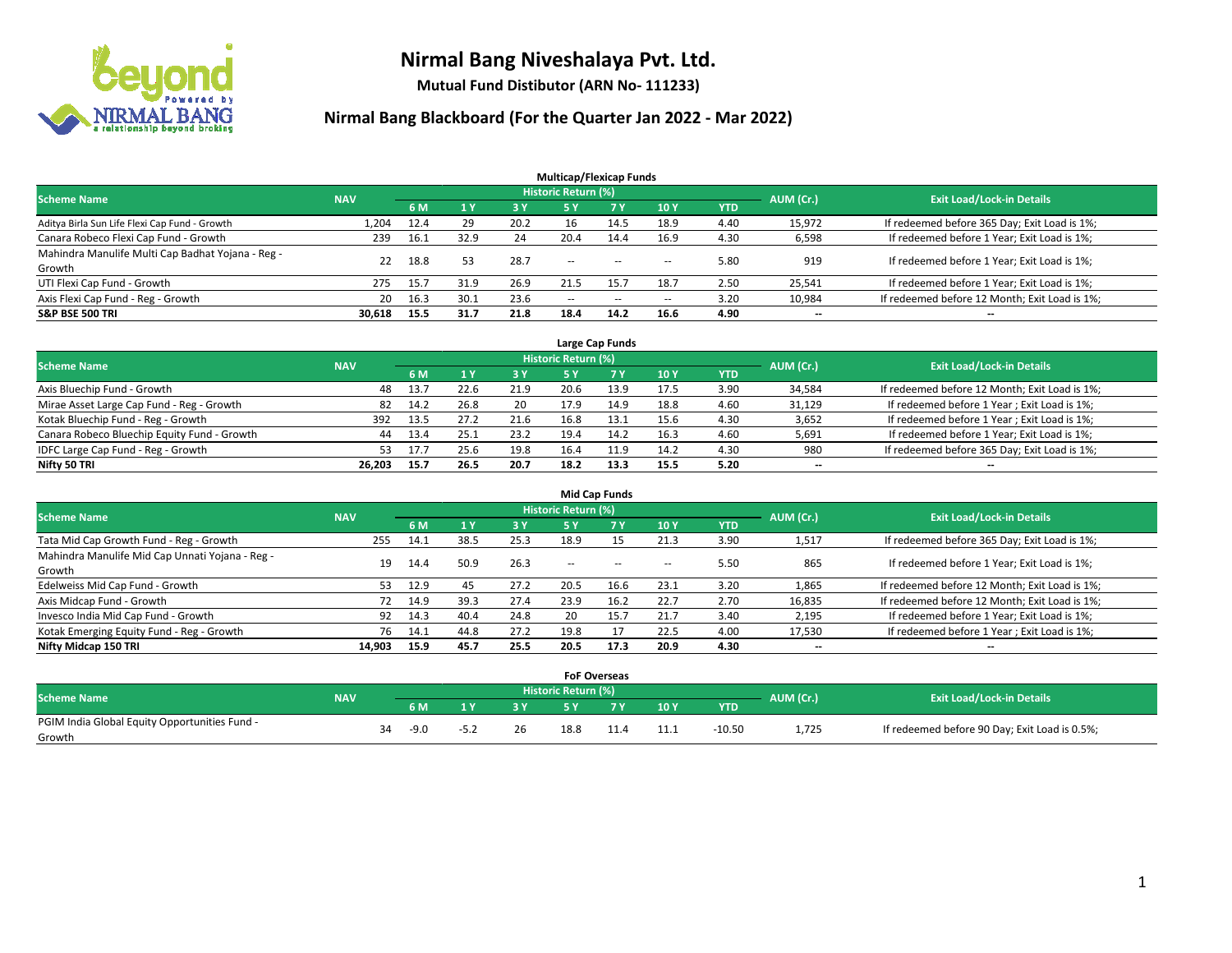

**Mutual Fund Distibutor (ARN No- 111233)**

| Large & Midcap                                 |            |      |       |      |                     |      |      |            |           |                                              |  |  |  |
|------------------------------------------------|------------|------|-------|------|---------------------|------|------|------------|-----------|----------------------------------------------|--|--|--|
| <b>Scheme Name</b>                             | <b>NAV</b> |      |       |      | Historic Return (%) |      |      |            | AUM (Cr.) | <b>Exit Load/Lock-in Details</b>             |  |  |  |
|                                                |            | 6 M  |       | 3 Y  | 5 Y                 |      | 10Y  | <b>YTD</b> |           |                                              |  |  |  |
| Mirae Asset Emerging Bluechip Fund - Growth    | 103        | 14.7 | -37.1 | 27.3 | 22.6                | 20.1 | 26   | 4.60       | 21,972    | If redeemed before 1 Year; Exit Load is 1%;  |  |  |  |
| Canara Robeco Emerging Equities - Growth       | 172        | 15.5 | 36.7  | 24.7 | 20.4                | 17.1 | 24.2 | 3.90       | 12,459    | If redeemed before 1 Year; Exit Load is 1%;  |  |  |  |
| HDFC Large and Mid Cap Fund - Growth           | 195        | 15.8 | 40.4  | 21.5 | 16.5                | 12.1 | 14.2 | 5.10       | 3,744     | If redeemed before 1 Year; Exit Load is 1%;  |  |  |  |
| Kotak Equity Opportunities Fund - Reg - Growth | 205        | 12.6 | 30.7  | 22.3 |                     | 14.5 | 17.7 | 5.40       | 8,663     | If redeemed before 1 Year; Exit Load is 1%;  |  |  |  |
| Tata Large & Mid Cap Fund - Reg - Growth       | 341        | 12.1 | 29.5  | 21.3 | 16.2                | 13.1 | 17.3 | 4.60       | 2,854     | If redeemed before 365 Day; Exit Load is 1%; |  |  |  |
| NIFTY Large Midcap 250 TRI                     | 12.852     | 15.7 | 36.1  | 23   | 19.3                | 15.6 | 18.6 | 4.60       | $- -$     | $- -$                                        |  |  |  |

| <b>Focused Funds</b>                                |            |      |      |      |                            |           |        |            |           |                                                |  |  |  |
|-----------------------------------------------------|------------|------|------|------|----------------------------|-----------|--------|------------|-----------|------------------------------------------------|--|--|--|
| <b>Scheme Name</b>                                  | <b>NAV</b> |      |      |      | <b>Historic Return (%)</b> |           |        |            | AUM (Cr.) | <b>Exit Load/Lock-in Details</b>               |  |  |  |
|                                                     |            | 6 M  | 1 Y  | 3 Y  | <b>5Y</b>                  | <b>7Y</b> | 10Y    | <b>YTD</b> |           |                                                |  |  |  |
| Axis Focused 25 Fund - Growth                       | 48         | 13.3 | 24.7 | 22.6 | 20.4                       | 15.9      | $\sim$ | 2.90       | 20.427    | If redeemed before 12 Month; Exit Load is 1%;  |  |  |  |
| Nippon India Focused Equity Fund - Reg - Growth     | 81         | 15.3 | 36.4 | 21.8 | 16.8                       | 13.9      | 19.8   | 6.90       | 5,699     | If redeemed before 12 Months; Exit Load is 1%; |  |  |  |
| ICICI Prudential Focused Equity Fund - Ret - Growth | 52         | 15.7 | 31.6 | 21.5 | 15.7                       | 12.2      | 15.4   | 4.40       | 2,607     | If redeemed before 1 Year; Exit Load is 1%;    |  |  |  |
| SBI Focused Equity Fund - Growth                    | 251        | 16.5 | 40.6 | 24.6 | 20.8                       | 15.7      | 19.7   | 0.0        | 23.717    | If redeemed before 1 Year; Exit Load is 1%;    |  |  |  |
| <b>S&amp;P BSE 500 TRI</b>                          | 30.618     | 15.5 | 31.7 | 21.8 | 18.4                       | 14.2      | 16.6   | 4.90       | $- -$     | $\overline{\phantom{a}}$                       |  |  |  |

| <b>Small Cap Funds</b>                     |            |                                  |      |      |      |      |        |            |        |                                               |  |  |  |
|--------------------------------------------|------------|----------------------------------|------|------|------|------|--------|------------|--------|-----------------------------------------------|--|--|--|
| <b>Scheme Name</b>                         | AUM (Cr.)  | <b>Exit Load/Lock-in Details</b> |      |      |      |      |        |            |        |                                               |  |  |  |
|                                            | <b>NAV</b> | 6 M                              |      | 3 Y  | 5 Y  |      | 10 Y   | <b>YTD</b> |        |                                               |  |  |  |
| Axis Small Cap Fund - Reg - Growth         | 64         | 16.6                             | 55.9 | 33.9 | 24.1 | 18.9 | $\sim$ | 2.60       | 8,179  | If redeemed before 12 Month; Exit Load is 1%; |  |  |  |
| Kotak Small Cap Fund - Reg - Growth        | 174        | 19.2                             | 67.9 | 36.4 | 23.3 |      | 23.2   | 3.60       | 6,762  | If redeemed before 1 Year; Exit Load is 1%;   |  |  |  |
| Nippon India Small Cap Fund - Reg - Growth | 92         | 22.1                             | 76.3 | 32.9 | 24.5 | 20.5 | 27.3   | 5.40       | 18,832 | If redeemed before 1 Month; Exit Load is 1%;  |  |  |  |
| DSP Small Cap Fund - Reg - Growth          | 119        | 18.7                             | 61.7 | 31   | 18.1 | 18   | 24.4   | 5.20       | 8,786  | If redeemed before 12 Month; Exit Load is 1%; |  |  |  |
| SBI Small Cap Fund - Growth                | 110        | 14.9                             | 48.3 | 30.2 | 24.6 | 20.9 | 27.1   | 4.30       | 11,251 | If redeemed before 1 Year; Exit Load is 1%;   |  |  |  |
| Nifty Smallcap 250 TRI                     | 12.874     | 17.6                             | 64.6 | 27   | 17.5 | 14.8 | 18.5   | 5.90       | $- -$  | $- -$                                         |  |  |  |

| ELSS Schemes (Tax Saving u/s 80-C)           |            |                                  |      |      |      |           |        |            |                          |       |  |  |  |
|----------------------------------------------|------------|----------------------------------|------|------|------|-----------|--------|------------|--------------------------|-------|--|--|--|
| <b>Scheme Name</b>                           | AUM (Cr.)  | <b>Exit Load/Lock-in Details</b> |      |      |      |           |        |            |                          |       |  |  |  |
|                                              | <b>NAV</b> | 6 M                              |      | 3 Y  | 5 Y  | <b>7Y</b> | 10Y    | <b>YTD</b> |                          |       |  |  |  |
| Axis Long Term Equity Fund - Growth          | 76         | 12.4                             | 25.6 | 22.7 | 19.7 | 14.6      | 20.8   | 3.00       | 33,785                   | Nil   |  |  |  |
| Canara Robeco Equity Tax Saver Fund - Growth | 122        | 15.1                             | 33   | 25.7 | 21.1 | 15.1      | 17.9   | 3.90       | 3,098                    | Nil   |  |  |  |
| Kotak Tax Saver Fund - Reg - Growth          | 76         | 14.6                             | 34.3 | 22.6 | 17.6 | 14        | 17.1   | 5.60       | 2,418                    | Nil   |  |  |  |
| Invesco India Tax Plan - Growth              | 88         | 15.3                             | 32.9 | 22.2 | 18.5 | 14.8      | 18.8   | 4.20       | 1,934                    | Nil   |  |  |  |
| Mirae Asset Tax Saver Fund - Reg - Growth    | 33         | 14.4                             | 34.2 | 25.6 | 22.2 | $\sim$    | $\sim$ | 4.70       | 10,660                   | Nil   |  |  |  |
| <b>S&amp;P BSE 200</b>                       | 7.910      | 14.8                             | 27.8 | 19.8 | 16.9 | 12.6      | 14.9   | 5.00       | $\overline{\phantom{a}}$ | $- -$ |  |  |  |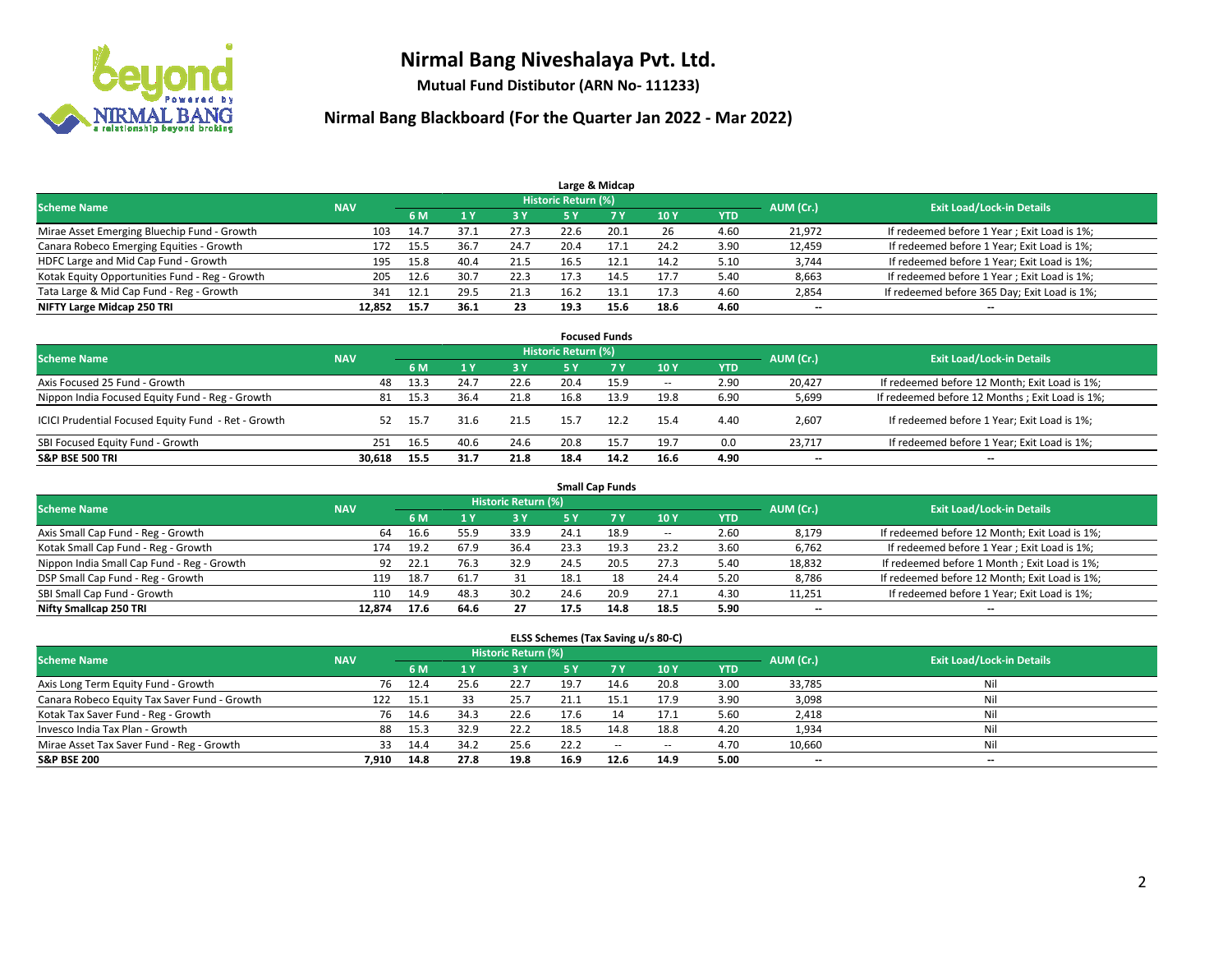

**Mutual Fund Distibutor (ARN No- 111233)**

| <b>Solution Oriented</b>                                  |            |      |      |                     |           |      |      |            |           |                                               |  |  |  |
|-----------------------------------------------------------|------------|------|------|---------------------|-----------|------|------|------------|-----------|-----------------------------------------------|--|--|--|
| <b>Scheme Name</b>                                        | <b>NAV</b> |      |      | Historic Return (%) |           |      |      |            | AUM (Cr.) | <b>Exit Load/Lock-in Details</b>              |  |  |  |
|                                                           |            | 6 M  | 71 Y | -3 Y                | <b>5Y</b> | 7 Y  | 10Y  | <b>YTD</b> |           |                                               |  |  |  |
| <b>HDFC Childrens Gift Fund</b>                           | 192        | 9.9  | 27.8 | 18.4                | 15.8      | 12.9 | 16.7 | 3.90       | 5,355     | Nil                                           |  |  |  |
| Tata Retirement Savings Fund - Moderate Plan - Reg        | 45         | 11.3 | 19.9 | 16                  | 14.9      | -13  | 16.1 | 2.90       | 1,629     | If redeemed before 61 Month; Exit Load is 1%; |  |  |  |
| Tata Retirement Savings Fund - Progressive Plan -<br>Reg  | 45         | 12.5 | 22.6 | 18                  | 16.9      | 13.9 | 16.2 | 3.40       | 1,244     | If redeemed before 61 Month; Exit Load is 1%; |  |  |  |
| Tata Retirement Savings Fund - Reg - Conservative<br>Plan | 25         | 4.4  | 7.6  | 9.4                 | 8.3       | 8.5  | 9.6  | 1.00       | 189       | If redeemed before 61 Month; Exit Load is 1%; |  |  |  |
| <b>S&amp;P BSE 200</b>                                    | 7.910      | 14.8 | 27.8 | 19.8                | 16.9      | 12.6 | 14.9 | 5.00       | --        | --                                            |  |  |  |

| <b>Index Fund</b>                                             |            |      |              |                     |           |                                                |                          |            |           |                                               |  |  |  |
|---------------------------------------------------------------|------------|------|--------------|---------------------|-----------|------------------------------------------------|--------------------------|------------|-----------|-----------------------------------------------|--|--|--|
| <b>Scheme Name</b>                                            | <b>NAV</b> |      |              | Historic Return (%) |           |                                                |                          |            | AUM (Cr.) | <b>Exit Load/Lock-in Details</b>              |  |  |  |
|                                                               |            | 6 M  | $\sqrt{1}$ Y | <b>3Y</b>           | <b>5Y</b> | 7 <sub>V</sub>                                 | <b>10Y</b>               | <b>YTD</b> |           |                                               |  |  |  |
| HDFC Index Fund-NIFTY 50 Plan                                 | 168        | 15.3 | 25.9         | 20                  | 17.6      | 12.8                                           | 14.9                     | 5.20       | 4,434     | If redeemed before 3 Day; Exit Load is 0.25%; |  |  |  |
| ICICI Prudential Nifty Next 50 Index Fund - Growth            | 38         | 12.1 | 26.6         | 16.3                | 14        | 12.8                                           | 16.7                     | 3.10       | 1,869     | Nil                                           |  |  |  |
| Motilal Oswal Nifty Midcap 150 Index Fund - Reg -<br>Growth   | 21         | 15.2 | 43.7         | $\sim$              | $\sim$    | $\sim$                                         | $\hspace{0.05cm}$        | 4.20       | 448       | If redeemed before 15 Day; Exit Load is 1%;   |  |  |  |
| Motilal Oswal Nifty Smallcap 250 Index Fund - Reg -<br>Growth | 23         | 16.5 | 61.3         | $\sim$              | $\sim$    | $\hspace{0.1mm}-\hspace{0.1mm}-\hspace{0.1mm}$ | $\hspace{0.05cm} \cdots$ | 5.90       | 252       | If redeemed before 15 Day; Exit Load is 1%;   |  |  |  |
| UTI Nifty Index Fund - Growth                                 | 122        | 15.4 | 26.1         | 20.3                | 17.8      | 12.9                                           | 14.9                     | 5.20       | 5,841     | Nil                                           |  |  |  |
| Nifty 50 TRI                                                  | 26,203     | 15.7 | 26.5         | 20.7                | 18.2      | 13.3                                           | 15.5                     | 5.20       | $- -$     | $\overline{\phantom{a}}$                      |  |  |  |

| <b>Contra/Value Fund</b>                |            |      |      |                            |      |      |      |      |           |                                              |  |  |  |
|-----------------------------------------|------------|------|------|----------------------------|------|------|------|------|-----------|----------------------------------------------|--|--|--|
| <b>Scheme Name</b>                      | <b>NAV</b> |      |      | <b>Historic Return (%)</b> |      |      |      |      | AUM (Cr.) | <b>Exit Load/Lock-in Details</b>             |  |  |  |
|                                         |            | 6 M  |      | <b>3Y</b>                  |      | 7 Y  | 10Y  | YTD  |           |                                              |  |  |  |
| Invesco India Contra Fund - Growth      | 81         | 13.2 | 28   | 20.9                       | 18.6 | 15.2 | 19.2 | 4.50 | 8,556     | If redeemed before 1 Year; Exit Load is 1%;  |  |  |  |
| IDFC Sterling Value Fund - Reg - Growth | 95         | 20.6 | 62.7 | 24.4                       | 20   | 14.8 | 19.6 | 5.20 | 4,438     | If redeemed before 365 Day; Exit Load is 1%; |  |  |  |
| SBI Contra Fund - Growth                | 212        | 17.2 | 47.8 | 26.5                       | 18.7 | 13.6 | 16.4 | 4.20 | 3,544     | If redeemed before 1 Year; Exit Load is 1%;  |  |  |  |
| UTI Value Opportunities Fund - Growth   | 105        | 12.4 | 28.4 | 21.8                       |      |      | 14.9 | 4.60 | 6,644     | If redeemed before 1 Year; Exit Load is 1%;  |  |  |  |
| <b>S&amp;P BSE 500 TRI</b>              | 30,618     | 15.5 | 31.7 | 21.8                       | 18.4 | 14.2 | 16.6 | 4.90 | $-$       | $- -$                                        |  |  |  |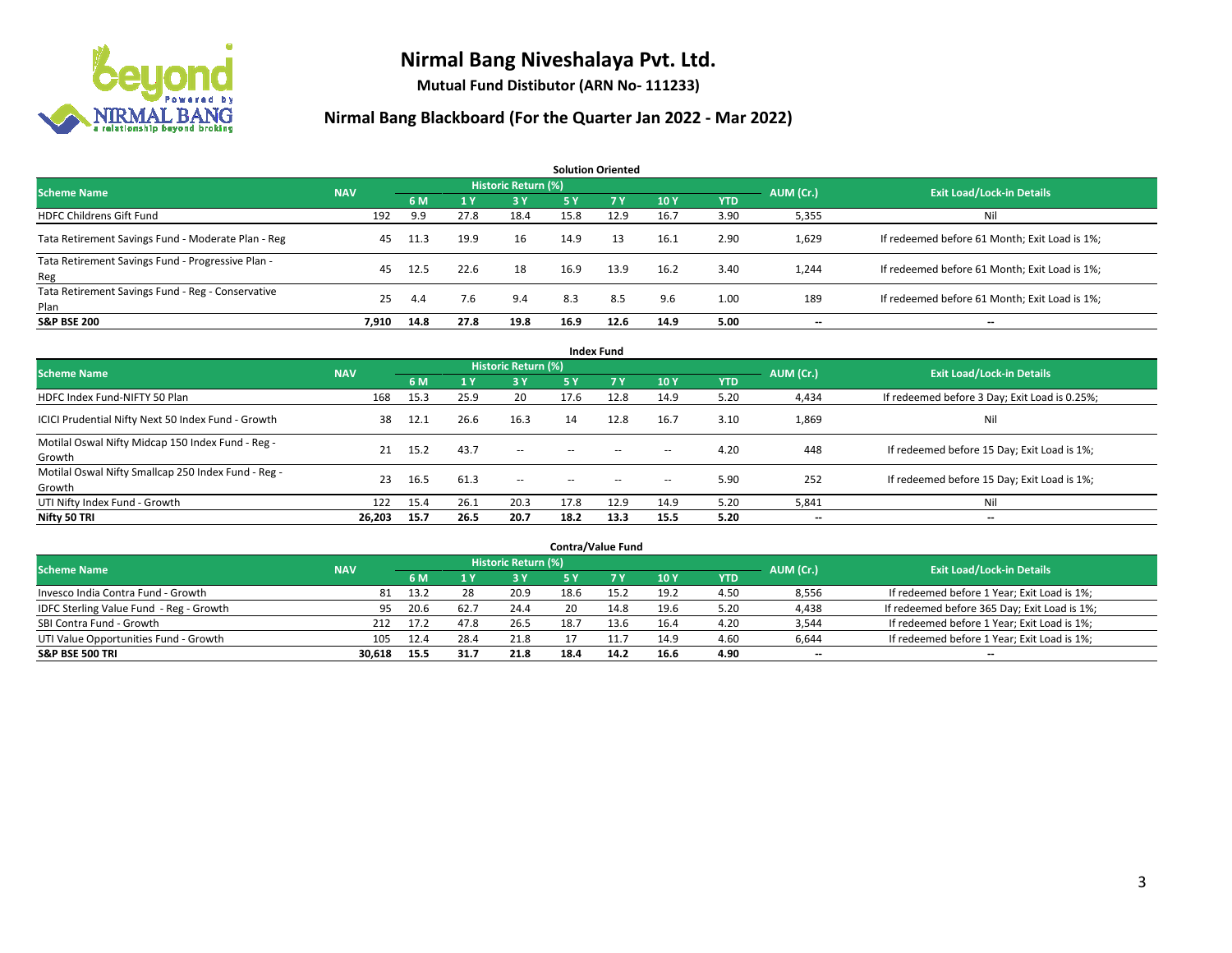

**Mutual Fund Distibutor (ARN No- 111233)**

| Sector/Thematic                                                           |            |        |      |                     |                          |        |       |            |                          |                                               |  |  |
|---------------------------------------------------------------------------|------------|--------|------|---------------------|--------------------------|--------|-------|------------|--------------------------|-----------------------------------------------|--|--|
| <b>Scheme Name</b>                                                        | <b>NAV</b> |        |      | Historic Return (%) |                          |        |       |            | AUM (Cr.)                | <b>Exit Load/Lock-in Details</b>              |  |  |
|                                                                           |            | 6 M    | 1V   | 3Y                  | 5 Y                      | 7Y     | 10Y   | <b>YTD</b> |                          |                                               |  |  |
| Aditya Birla Sun Life PSU Equity Fund - Reg - Growth                      | 15         | 11.8   | 35.4 | $\sim$ $-$          |                          |        | --    | 7.80       | 829                      | If redeemed before 30 Day; Exit Load is 1%;   |  |  |
| Canara Robeco Consumer Trends Fund - Reg -<br>Growth                      | 69         | 14.5   | 29.5 | 22.6                | 20.4                     | 15.7   | 19.3  | 3.70       | 773                      | If redeemed before 1 Year: Exit Load is 1%:   |  |  |
| Edelweiss Recently Listed IPO Fund - Reg - Growth                         | 21         | 20.4   | 52.9 | 36.2                | $\overline{\phantom{a}}$ |        | --    | 2.80       | 1,091                    | If redeemed before 180 Day; Exit Load is 2%;  |  |  |
| Mirae Asset Great Consumer Fund - Growth                                  | 57         | 13.5   | 30   | 18.4                | 19.6                     | 14.9   | 18.8  | 2.70       | 1,633                    | If redeemed before 1 Year; Exit Load is 1%;   |  |  |
| <b>ICICI Prudential Technology Fund - Growth</b>                          | 174        | 31.8   | 63.6 | 44.8                | 34.5                     | 22.5   | 26.5  | 0.10       | 7,909                    | If redeemed before 15 Day; Exit Load is 1%;   |  |  |
| Nippon India Pharma Fund - Reg - Growth                                   | 305        | $-2.3$ | 16.7 | 26.3                | 17.9                     | 13.4   | 18.9  | $-2.70$    | 5,397                    | If redeemed before 1 Month; Exit Load is 1%;  |  |  |
| BNP Paribas India Consumption Fund - Reg - Growth                         | 20         | 12.5   | 27.2 | 23                  | $\overline{\phantom{a}}$ | $\sim$ | $\!-$ | 4.40       | 872                      | If redeemed before 12 Month; Exit Load is 1%; |  |  |
| ICICI Prudential Banking and Financial Services Fund -<br>Retail - Growth | 87         | 4.2    | 24.2 | 12.2                | 14.4                     | 12.9   | 19.2  | 6.80       | 4,700                    | If redeemed before 15 Day; Exit Load is 1%;   |  |  |
| <b>S&amp;P BSE 500 TRI</b>                                                | 30,618     | 15.5   | 31.7 | 21.8                | 18.4                     | 14.2   | 16.6  | 4.90       | $\overline{\phantom{a}}$ | $\overline{\phantom{a}}$                      |  |  |

| <b>Dynamic Asset Allocation Funds</b>            |            |      |      |                            |            |                          |                          |            |           |                                               |  |  |  |
|--------------------------------------------------|------------|------|------|----------------------------|------------|--------------------------|--------------------------|------------|-----------|-----------------------------------------------|--|--|--|
| <b>Scheme Name</b>                               | <b>NAV</b> |      |      | <b>Historic Return (%)</b> |            |                          |                          |            | AUM (Cr.) | <b>Exit Load/Lock-in Details</b>              |  |  |  |
|                                                  |            | 6 M  |      | <b>3 Y</b>                 | <b>5 Y</b> | 7Y                       | 10Y                      | <b>YTD</b> |           |                                               |  |  |  |
| ICICI Prudential Balanced Advantage Fund - Reg - | 50         |      | 14.8 |                            |            | 10.6                     | 14.2                     |            |           |                                               |  |  |  |
| Growth                                           |            |      |      | 13.4                       | 11.7       |                          |                          | 1.90       | 37,879    | If redeemed before 1 Year; Exit Load is 1%;   |  |  |  |
| Nippon India Balanced Advantage Fund - Reg -     | 124        | 5.8  |      | 12.4                       | 11.8       |                          |                          | 2.10       |           |                                               |  |  |  |
| Growth                                           |            |      | 15.4 |                            |            | 9.8                      | 13.9                     |            | 5,541     | If redeemed before 12 Month; Exit Load is 1%; |  |  |  |
| Tata Balanced Advantage Fund - Reg - Growth      |            |      | 15.7 | $\overline{\phantom{a}}$   | --         |                          | --                       | 2.10       | 4,196     | If redeemed before 90 Day; Exit Load is 1%;   |  |  |  |
| Edelweiss Balanced Advantage Fund - Growth       |            | 9.0  | 17.7 | 17.7                       | 14.5       | 10.9                     | 12.5                     | 2.50       | 7,048     | If redeemed before 365 Day; Exit Load is 1%;  |  |  |  |
| Kotak Balanced Advantage Fund - Reg - Growth     | 15         | 6.2  |      | 13.7                       | $-$        | $\overline{\phantom{a}}$ | $\overline{\phantom{a}}$ | 1.50       | 12,750    | If redeemed before 1 Year; Exit Load is 1%;   |  |  |  |
| NIFTY 50 Hybrid Composite Debt 65:35 Index       | 15.032     | 10.9 | 18.4 | 17.3                       | 14.8       | 11.9                     | 13.4                     | 3.30       | $- -$     | $\overline{\phantom{a}}$                      |  |  |  |

| <b>Hybrid Aggressive</b>                        |            |      |      |                            |      |       |      |      |                          |                                               |  |  |  |
|-------------------------------------------------|------------|------|------|----------------------------|------|-------|------|------|--------------------------|-----------------------------------------------|--|--|--|
| <b>Scheme Name</b>                              | <b>NAV</b> |      |      | <b>Historic Return (%)</b> |      |       |      |      | AUM (Cr.)                | <b>Exit Load/Lock-in Details</b>              |  |  |  |
|                                                 |            | 6 M  |      | <b>3Y</b>                  | 5 Y  |       | 10Y  | YTD  |                          |                                               |  |  |  |
| Canara Robeco Equity Hybrid Fund - Growth       | 256        | 11.1 | 23.3 | 19.5                       | 15.9 | 12.8  | 16.1 | 3.60 | 7,297                    | If redeemed before 1 Year; Exit Load is 1%;   |  |  |  |
| DSP Equity & Bond Fund - Growth                 | 244        | 8.7  | 23.2 | 19.8                       | 14.7 | 12.   |      | 2.40 | 7,641                    | If redeemed before 12 Month; Exit Load is 1%; |  |  |  |
| SBI Equity Hybrid Fund - Growth                 | 208        | 11.0 | 22.3 | 17.9                       | 15.2 | 12.4  | 16.9 | 2.50 | 48,794                   | If redeemed before 12 Month; Exit Load is 1%; |  |  |  |
| Mirae Asset Hybrid - Equity Fund - Reg - Growth | 23         | 10.7 |      | 17.9                       | 15.5 | $- -$ | --   | 3.50 | 6,450                    | If redeemed before 1 Year; Exit Load is 1%;   |  |  |  |
| NIFTY 50 Hybrid Composite Debt 65:35 Index      | 15.032     | 10.9 | 18.4 | 17.3                       | 14.8 | 11.9  | 13.4 | 3.30 | $\overline{\phantom{a}}$ | $\overline{\phantom{a}}$                      |  |  |  |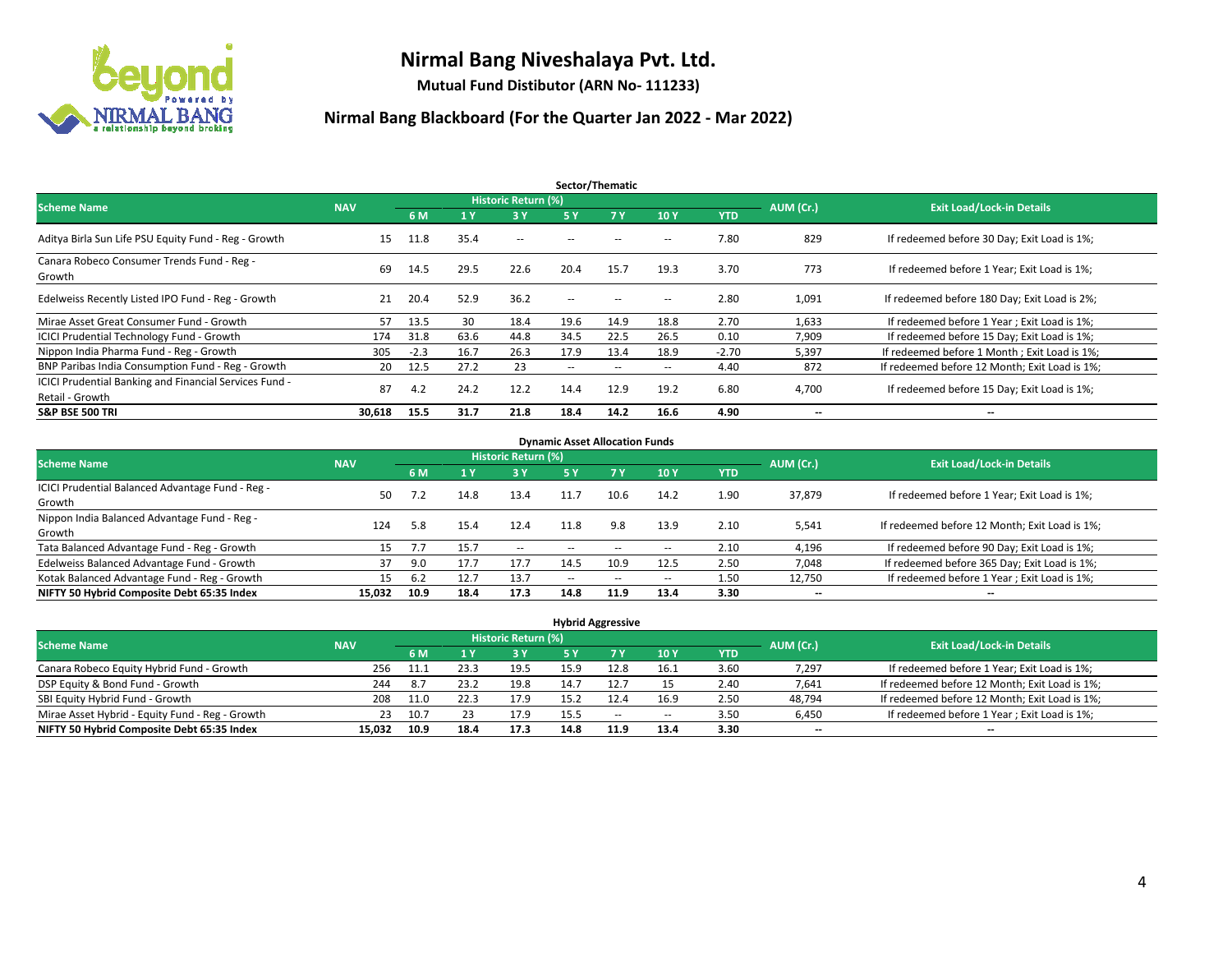

**Mutual Fund Distibutor (ARN No- 111233)**

| <b>Multi-Asset Allocation Funds</b>                |            |      |      |                            |                          |           |                          |            |           |                                               |  |  |  |
|----------------------------------------------------|------------|------|------|----------------------------|--------------------------|-----------|--------------------------|------------|-----------|-----------------------------------------------|--|--|--|
| <b>Scheme Name</b>                                 | <b>NAV</b> |      |      | <b>Historic Return (%)</b> |                          |           |                          |            | AUM (Cr.) | <b>Exit Load/Lock-in Details</b>              |  |  |  |
|                                                    |            | 6 M  |      | <b>3 Y</b>                 | 5 Y                      | <b>7Y</b> | 10Y                      | <b>YTD</b> |           |                                               |  |  |  |
| HDFC Multi - Asset Fund - Growth                   | 49         | 9.0  | 18.2 | 16.7                       | 11.5                     | 10.3      |                          | 2.00       | 1,396     | If redeemed before 12 Month; Exit Load is 1%; |  |  |  |
| Nippon India Multi Asset Fund - Reg - Growth       | 13         | 9.0  | 18.5 | $\sim$                     | $\overline{\phantom{a}}$ | $\sim$    | $\overline{\phantom{a}}$ | 2.10       | 1,195     | If redeemed before 1 Year; Exit Load is 1%;   |  |  |  |
| Tata Multi Asset Opportunities Fund - Reg - Growth | 16         | 10.2 | 22.3 | $- -$                      | $\overline{\phantom{a}}$ | $-$       | $- -$                    | 3.10       | 1,213     | If redeemed before 365 Day; Exit Load is 1%;  |  |  |  |
| NIFTY 50 Hybrid Composite Debt 65:35 Index         | 15.032     | 10.9 | 18.4 | 17.3                       | 14.8                     | 11.9      | 13.4                     | 3.30       | --        | --                                            |  |  |  |

|                                               |            |        |        |                            |      | Gold |     |            |           |                                                                  |
|-----------------------------------------------|------------|--------|--------|----------------------------|------|------|-----|------------|-----------|------------------------------------------------------------------|
| <b>Scheme Name</b>                            | <b>NAV</b> |        |        | <b>Historic Return (%)</b> |      |      |     |            | AUM (Cr.) | <b>Exit Load/Lock-in Details</b>                                 |
|                                               |            | 6 M    |        | 3 Y                        | ς γ  |      | 10Y | <b>YTD</b> |           |                                                                  |
| <b>HDFC Gold Fund - Growth</b>                | 15         | $-0.4$ | $-3.1$ | 12.9                       | 9.4  |      | 4.3 | 0.10       | 1,295     | If redeemed before 6 Months; Exit Load is 2%; If redeemed bet. 6 |
|                                               |            |        |        |                            |      |      |     |            |           | Months to 12 Months; Exit Load is 1%;                            |
| Kotak Gold Fund - Reg - Growth                | 20         | $-0.4$ | $-2.9$ | 13.5                       | 9.7  |      | 4.3 | $-0.30$    | 1,170     | If redeemed before 1 Year; Exit Load is 1%;                      |
| Nippon India Gold Savings Fund - Reg - Growth | 19         | -0.5   | $-3.1$ | 12.8                       | 8.9  |      | 4.1 | 0.10       | 1,442     | If redeemed before 15 Day; Exit Load is 1%;                      |
| <b>Prices of Gold</b>                         | 47.851     | $-0.2$ | $-2.9$ | 14.2                       | 10.7 | 8.4  | 5.7 | $-0.10$    | $- -$     | $\overline{\phantom{a}}$                                         |

| <b>Arbitrage Fund</b>                      |            |    |      |     |                     |     |  |     |            |           |                                                 |  |  |
|--------------------------------------------|------------|----|------|-----|---------------------|-----|--|-----|------------|-----------|-------------------------------------------------|--|--|
| <b>Scheme Name</b>                         | <b>NAV</b> |    |      |     | Historic Return (%) |     |  |     |            | AUM (Cr.) | <b>Exit Load/Lock-in Details</b>                |  |  |
|                                            |            |    | 1 M  | l M | 6 M                 |     |  | 3Y  | <b>YTD</b> |           |                                                 |  |  |
| IDFC Arbitrage Fund - Reg - Growth         |            | 26 | 3.3  |     |                     |     |  | 4.5 | 2.80       | 5,603     | If redeemed before 1 Month; Exit Load is 0.25%; |  |  |
| Kotak Equity Arbitrage Fund - Reg - Growth |            | 30 | -3.8 |     | 3.4                 |     |  | 4.8 | 3.20       | 24,642    | If redeemed before 30 Day; Exit Load is 0.25%;  |  |  |
| Tata Arbitrage Fund - Reg - Growth         |            |    | 3.5  |     |                     | 3 Q |  |     | 2.90       | 11.119    | If redeemed before 30 Day; Exit Load is 0.25%;  |  |  |
| Nippon India Arbitrage Fund - Reg - Growth |            |    | -3.4 |     | 3.4                 |     |  | 4.7 | 3.10       | 11,596    | If redeemed before 1 Month; Exit Load is 0.25%; |  |  |

|                                                     |                          |     |     |                            |     | <b>Overnight Fund</b> |                          |                 |                          |                                  |
|-----------------------------------------------------|--------------------------|-----|-----|----------------------------|-----|-----------------------|--------------------------|-----------------|--------------------------|----------------------------------|
| <b>Scheme Name</b>                                  | <b>NAV</b>               |     |     | <b>Historic Return (%)</b> |     |                       | <b>YTM</b>               | Avg             | AUM (Cr.)                | <b>Exit Load/Lock-in Details</b> |
|                                                     |                          | 1W  | 2 W | 1 M                        | 3 M | 1Y                    |                          | <b>Maturity</b> |                          |                                  |
| Aditya Birla Sun Life Overnight Fund - Reg - Growth | 1.137                    | 3.2 | 3.2 | 3.3                        | 3.2 | 3.1                   | 3.53                     | 0.00            | 11,843                   | Nil                              |
| IDFC Overnight Fund - Reg - Growth                  | 1,122                    | 3.2 | 3.2 | 3.3                        | 3.2 | 3.1                   | 3.47                     | 0.01            | 1,467                    | Nil                              |
| Tata Overnight Fund - Reg - Growth                  | 1,110                    | 3.2 | 3.3 | 3.3                        | 3.2 | $\mathbf{a}$          | 3.48                     | 0.01            | 1,999                    | Nil                              |
| Nippon India Overnight Fund - Reg - Growth          | 113                      | 3.2 |     | 3.3                        |     |                       | 3.43                     | 0.01            | 6,705                    | Nil                              |
| <b>CRISIL Liquid Fund Index</b>                     | $\overline{\phantom{a}}$ | 3.8 |     | 3.8                        | 3.7 | 3.6                   | $\overline{\phantom{a}}$ | $- -$           | $\overline{\phantom{a}}$ | $-$                              |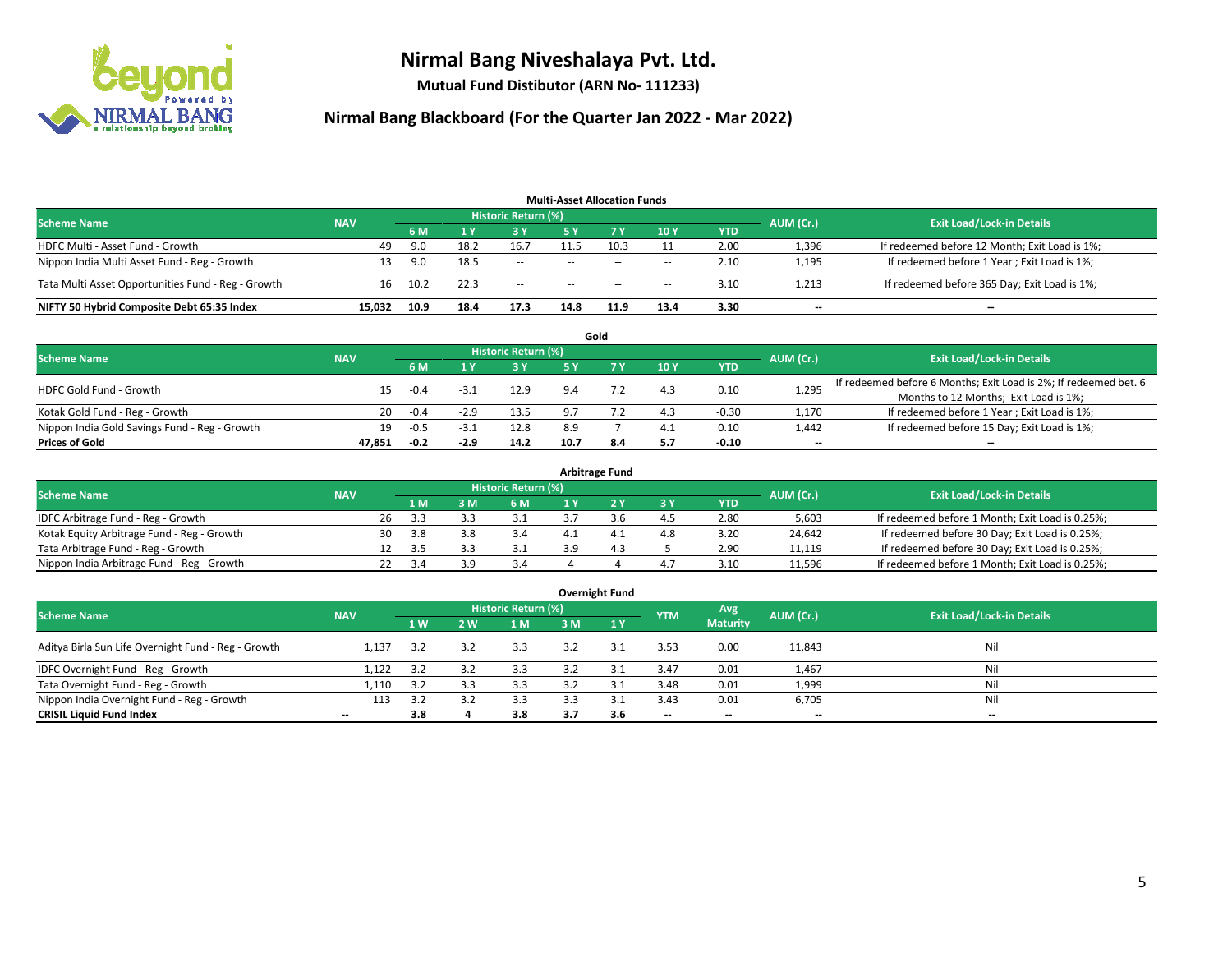

**Mutual Fund Distibutor (ARN No- 111233)**

| <b>Liquid Funds</b>                              |                          |                |     |                            |     |     |                          |                          |           |                                  |  |  |  |
|--------------------------------------------------|--------------------------|----------------|-----|----------------------------|-----|-----|--------------------------|--------------------------|-----------|----------------------------------|--|--|--|
| <b>Scheme Name</b>                               | <b>NAV</b>               |                |     | <b>Historic Return (%)</b> |     |     | <b>YTM</b>               | Avg                      | AUM (Cr.) | <b>Exit Load/Lock-in Details</b> |  |  |  |
|                                                  |                          | 1 <sub>W</sub> | 2 W | 1 M                        | 3 M |     |                          | <b>Maturity</b>          |           |                                  |  |  |  |
| Aditya Birla Sun Life Liquid Fund - Reg - Growth | 338                      | 3.5            |     | 3.7                        |     |     | 3.74                     | 0.12                     | 28,408    | *Ref Footnote                    |  |  |  |
| ICICI Prudential Liquid Fund - Reg - Growth      | 311                      | 3.5            | 3.6 | 3.6                        | 3.4 |     | 3.74                     | 0.10                     | 32,834    | *Ref Footnote                    |  |  |  |
| Kotak Liquid Fund - Reg - Growth                 | 4,248                    | 3.3            | 3.b | 3.6                        |     |     | 3.65                     | 0.12                     | 31,096    | *Ref Footnote                    |  |  |  |
| Nippon India Liquid Fund - Reg - Growth          | 5,127                    | 3.5            |     | 3.6                        |     |     | 3.7                      | 0.12                     | 23,456    | *Ref Footnote                    |  |  |  |
| Mahindra Manulife Liquid Fund - Reg - Growth     | 1,364                    | 4.7            | 3.6 | 3.6                        |     |     | 3.7482                   | 0.08                     | 1,563     | *Ref Footnote                    |  |  |  |
| <b>CRISIL Liquid Fund Index</b>                  | $\overline{\phantom{a}}$ | 3.8            |     | 3.8                        | 3.7 | 3.6 | $\overline{\phantom{a}}$ | $\overline{\phantom{a}}$ | $- -$     | $- -$                            |  |  |  |

|                                                   |            |     |     |                            |     | <b>Ultra Short Fund</b> |            |                 |           |                                  |
|---------------------------------------------------|------------|-----|-----|----------------------------|-----|-------------------------|------------|-----------------|-----------|----------------------------------|
| <b>Scheme Name</b>                                | <b>NAV</b> |     |     | <b>Historic Return (%)</b> |     |                         | <b>YTM</b> | Avg             | AUM (Cr.) | <b>Exit Load/Lock-in Details</b> |
|                                                   |            | 1 M | 3 M | 6 M                        | 1 Y | 3 Y                     |            | <b>Maturity</b> |           |                                  |
| HDFC Ultra Short Term Fund - Reg - Growth         |            | 3.6 |     | 3.4                        | 3.6 | 5.8                     | 4.24       | 0.42            | 13,643    | Nil                              |
| ICICI Prudential Ultra Short Term Fund - Growth   | 22         | 4.1 |     | 3.8                        |     | 6.2                     | 4.45       | 0.32            | 11,500    | Nil                              |
| UTI Ultra Short Term Fund - Growth                | 3.435      | 3.2 |     | 8.7                        | 6.2 | 4.8                     | 4.05       | 0.30            | 2,161     | Nil                              |
| Aditya Birla Sun Life Savings Fund - Reg - Growth | 436        | 4.2 |     | 3.9                        | 4.1 | 6.4                     | 4.69       | 0.64            | 14,743    | Nil                              |
| <b>NIFTY Ultra Short Duration Debt Index</b>      | 4,395      | 4.0 | 3.9 |                            |     | 5.7                     | $- -$      | $- -$           | $- -$     | $-$                              |

| <b>Money Market Fund</b>                         |            |     |     |                            |     |     |                          |                 |           |                                               |  |  |
|--------------------------------------------------|------------|-----|-----|----------------------------|-----|-----|--------------------------|-----------------|-----------|-----------------------------------------------|--|--|
| <b>Scheme Name</b>                               | <b>NAV</b> |     |     | <b>Historic Return (%)</b> |     |     | <b>YTM</b>               | Avg             | AUM (Cr.) | <b>Exit Load/Lock-in Details</b>              |  |  |
|                                                  |            | 1 M | 3M  | 6 M                        | 1 Y | 3Y  |                          | <b>Maturity</b> |           |                                               |  |  |
| Aditya Birla Sun Life Money Manager Fund - Reg - | 294        | 4.2 | 3.8 | 3.8                        | 4   | 6.1 | 4.21                     | 0.35            | 16,014    | Nil                                           |  |  |
| Growth                                           |            |     |     |                            |     |     |                          |                 |           |                                               |  |  |
| SBI Savings Fund - Growth                        | 33         | 3.5 |     | 3.3                        | 3.4 |     | 4.07                     | 0.27            | 23,354    | If redeemed before 3 Days; Exit Load is 0.1%; |  |  |
| HDFC Money Market Fund - Growth                  | 4,551      | 3.9 |     | 3.7                        | 3.9 | 6.1 | 4.05                     | 0.28            | 14,598    | Nil                                           |  |  |
| Nippon India Money Market Fund - Reg - Growth    | 3,292      | 4.1 |     | 3.7                        | 3.9 | 5.9 | 4.05                     | 0.30            | 8,215     | Nil                                           |  |  |
| Tata Money Market Fund - Reg - Growth            | 3,752      | 4.1 | э., | 3.7                        |     |     | 4.08                     | 0.25            | 6,478     | Nil                                           |  |  |
| <b>CRISIL Liquid Fund Index</b>                  | $-$        | 3.8 | 3.7 | 3.6                        | 3.6 |     | $\overline{\phantom{a}}$ | --              | $- -$     | $- -$                                         |  |  |

| <b>Short Term Fund</b>                      |            |    |        |  |                     |     |  |            |                 |           |                                  |  |  |  |
|---------------------------------------------|------------|----|--------|--|---------------------|-----|--|------------|-----------------|-----------|----------------------------------|--|--|--|
| Scheme Name                                 | <b>NAV</b> |    |        |  | Historic Return (%) |     |  | <b>YTM</b> | Avg             | AUM (Cr.) | <b>Exit Load/Lock-in Details</b> |  |  |  |
|                                             |            |    | 1 M    |  | 6 M                 |     |  |            | <b>Maturity</b> |           |                                  |  |  |  |
| HDFC Short Term Debt Fund - Growth          |            | 26 | $-0.7$ |  |                     |     |  | 5.33       | 3.07            | 18,229    | Nil                              |  |  |  |
| Nippon India Short Term Fund - Reg - Growth |            | 42 |        |  |                     |     |  | 5.39       | 2.35            | 9,692     | Nil                              |  |  |  |
| ICICI Prudential Short Term Fund - Growth   |            | 48 | -1.5   |  | 3.9                 | 3.8 |  | 5.34       | 4.13            | 22,059    | Nil                              |  |  |  |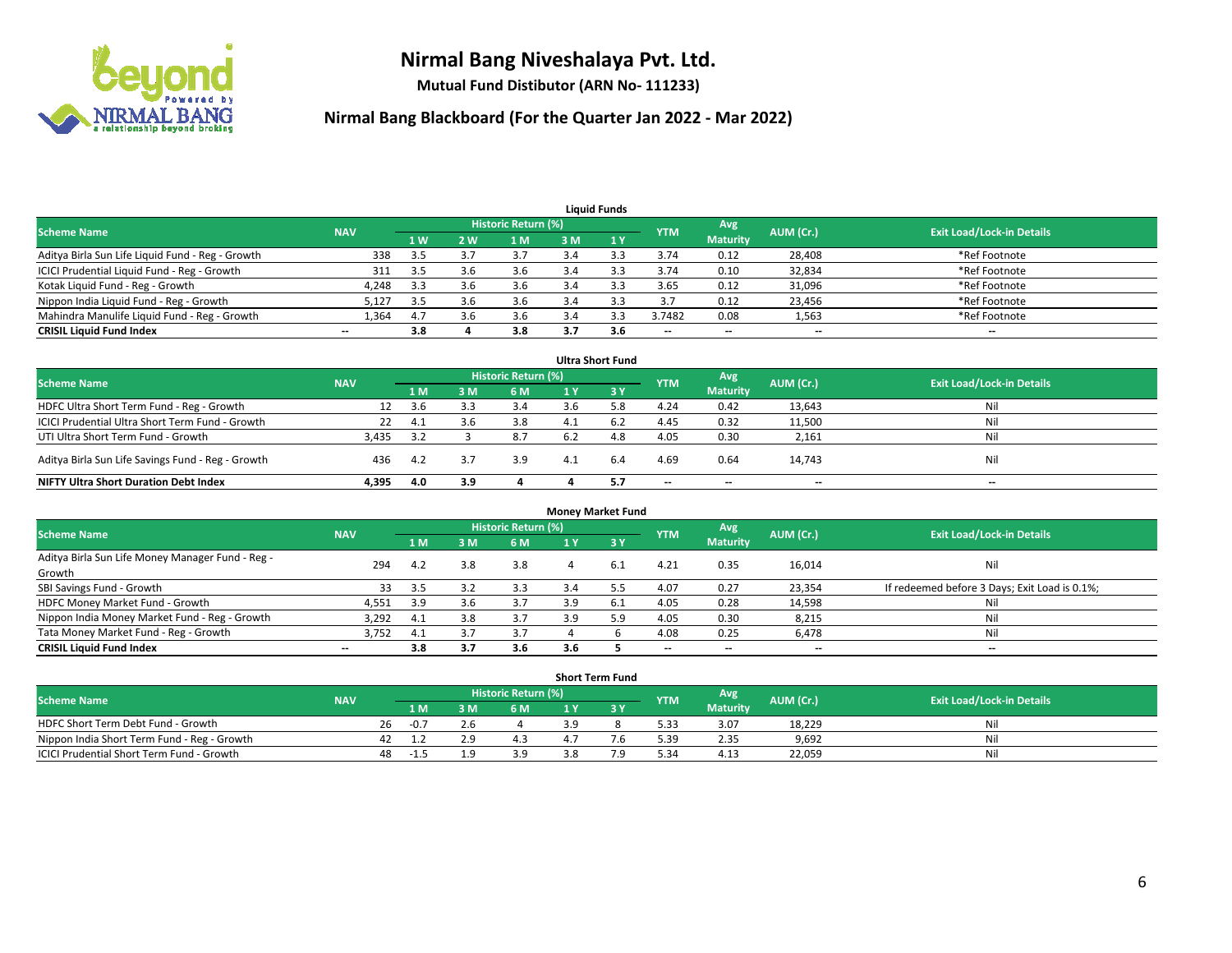

**Mutual Fund Distibutor (ARN No- 111233)**

| <b>Low Duration Fund</b>                          |            |      |         |                     |     |                  |            |                 |           |                                  |  |  |  |
|---------------------------------------------------|------------|------|---------|---------------------|-----|------------------|------------|-----------------|-----------|----------------------------------|--|--|--|
| <b>Scheme Name</b>                                | <b>NAV</b> |      |         | Historic Return (%) |     |                  | <b>YTM</b> | Avg             | AUM (Cr.) | <b>Exit Load/Lock-in Details</b> |  |  |  |
|                                                   |            | 1 M  | 3M      | 6 M                 | 1 Y | $\overline{3}$ Y |            | <b>Maturity</b> |           |                                  |  |  |  |
| <b>HDFC Low Duration Fund - Growth</b>            | 47         | 2.3  | 2.6     | 3.6                 | 37  | 6.5              | 4.79       | 2.14            | 19,527    | Nil                              |  |  |  |
| ICICI Prudential Savings Fund - Reg - Growth      | 430        | 0.4  | $1.5\,$ | 3.8                 | 3.8 | 6.9              | 4.81       | 5.09            | 26,625    | Nil                              |  |  |  |
| Nippon India Low Duration Fund - Reg - Growth     | 3,021      | -3.5 | 3.3     | 3.8                 | 4.2 |                  | 4.8        | 0.81            | 9,905     | Nil                              |  |  |  |
| Mirae Asset Savings Fund - Regular Savings Plan - | 1.829      | 2.7  |         |                     | 3.2 | 5.1              | 4.08       | 0.57            | 881       | Nil                              |  |  |  |
| Growth                                            |            |      |         |                     |     |                  |            |                 |           |                                  |  |  |  |
| Kotak Low Duration Fund - Std - Growth            | 2,709      | 2.7  | 2.5     | 3.6                 |     | 6.4              | 4.83       | 2.08            | 10,161    | Nil                              |  |  |  |

| <b>Banking &amp; PSU Bond Funds</b>                 |            |    |        |  |                     |    |       |            |                 |           |                                  |  |  |  |
|-----------------------------------------------------|------------|----|--------|--|---------------------|----|-------|------------|-----------------|-----------|----------------------------------|--|--|--|
| <b>Scheme Name</b>                                  | <b>NAV</b> |    |        |  | Historic Return (%) |    |       | <b>YTM</b> | Avg             | AUM (Cr.) | <b>Exit Load/Lock-in Details</b> |  |  |  |
|                                                     |            |    | 1 M I  |  | 6 M                 |    |       |            | <b>Maturity</b> |           |                                  |  |  |  |
| HDFC Banking and PSU Debt Fund - Reg - Growth       |            | 19 | $-1.5$ |  | 3.8                 |    |       | 5.49       | 3.84            | 8,823     | Nil                              |  |  |  |
| Tata Banking & PSU Debt Fund - Reg - Growth         |            |    | 0.8    |  |                     |    | $- -$ | 5.22       | 2.47            | 437       | Nil                              |  |  |  |
| Kotak Banking and PSU Debt Fund - Reg - Growth      |            | 52 | $-0.9$ |  | 4.8                 | ۱q |       | 5.64       | 4.87            | 9,255     | Nil                              |  |  |  |
| Nippon India Banking & PSU Debt Fund - Reg - Growth |            |    | 0.5    |  |                     |    |       | 5.23       | 3.00            | 6,156     | Nil                              |  |  |  |

| <b>Corporate Bond Funds</b>                         |            |        |     |                            |     |           |            |                 |           |                                  |  |
|-----------------------------------------------------|------------|--------|-----|----------------------------|-----|-----------|------------|-----------------|-----------|----------------------------------|--|
| <b>Scheme Name</b>                                  | <b>NAV</b> |        |     | <b>Historic Return (%)</b> |     |           |            | Avg             | AUM (Cr.) | <b>Exit Load/Lock-in Details</b> |  |
|                                                     |            | 1 M    | 3 M | 6 M                        |     | <b>3Y</b> | <b>YTM</b> | <b>Maturity</b> |           |                                  |  |
| ICICI Prudential Corporate Bond Fund - Reg - Growth | 24         | $-3.5$ |     | 4.1                        | 3.9 | 7.9       | 5.32       | 6.59            | 19,104    | Nil                              |  |
| IDFC Corporate Bond Fund - Reg - Growth             | 16         | 0.3    |     | 4.1                        |     |           | 5.23       | 2.22            | 19,999    | Nil                              |  |
| HDFC Corporate Bond Fund - Growth                   | 26         | $-2.7$ |     | 4.3                        | 3.9 | 8.4       | 5.49       | 4.47            | 28,109    | Nil                              |  |
| Kotak Corporate Bond Fund - Std - Growth            | 3.008      | 0.2    |     | 4.3                        | 3.9 |           | 5.24       | 3.08            | 10,768    | Nil                              |  |
| Axis Corporate Debt Fund - Reg - Growth             | 14         |        |     | 3.9                        |     | 6.9       | 5.23702    | 2.50            | 4,697     | Nil                              |  |

|                                                   |            |    |     |     |                            |     | <b>Credit Risk Fund</b> |            |                        |           |                                                                       |
|---------------------------------------------------|------------|----|-----|-----|----------------------------|-----|-------------------------|------------|------------------------|-----------|-----------------------------------------------------------------------|
| <b>Scheme Name</b>                                | <b>NAV</b> |    |     |     | <b>Historic Return (%)</b> |     |                         | <b>YTM</b> | Avg<br><b>Maturity</b> | AUM (Cr.) | <b>Exit Load/Lock-in Details</b>                                      |
|                                                   |            |    | 1 M | 3 M | 6 M                        | 1 Y | $\sqrt{3}$ Y            |            |                        |           |                                                                       |
| <b>ICICI Prudential Credit Risk Fund - Growth</b> |            | 25 | 2.4 | 4.8 | 5.4                        | 6.3 | 8.4                     | 6.88       | 2.73                   | 8,416     | If redeemed before 1 Year; Exit Load is 1%;                           |
| HDFC Credit Risk Debt Fund - Reg - Growth         |            | 19 | 1.8 | 3.9 | 5.8                        | 6.7 | 8.7                     | 6.63       | 3.38                   | 8,979     | If redeemed before 12 Month; Exit Load is 1%; If redeemed bet. 12     |
|                                                   |            |    |     |     |                            |     |                         |            |                        |           | Month to 18 Month; Exit Load is 0.5%;                                 |
| SBI Credit Risk Fund - Growth                     |            |    |     |     |                            |     |                         |            |                        |           | If redeemed before 12 Month; Exit Load is 3%; If redeemed bet. 12     |
|                                                   |            | 36 | 1.9 | 3.4 | 5.1                        | 5.1 |                         | 6.18       | 2.15                   |           | 3,289 Month to 24 Month; Exit Load is 1.5%; If redeemed bet. 24 Month |
|                                                   |            |    |     |     |                            |     |                         |            |                        |           | to 36 Month; Exit Load is 0.75%;                                      |